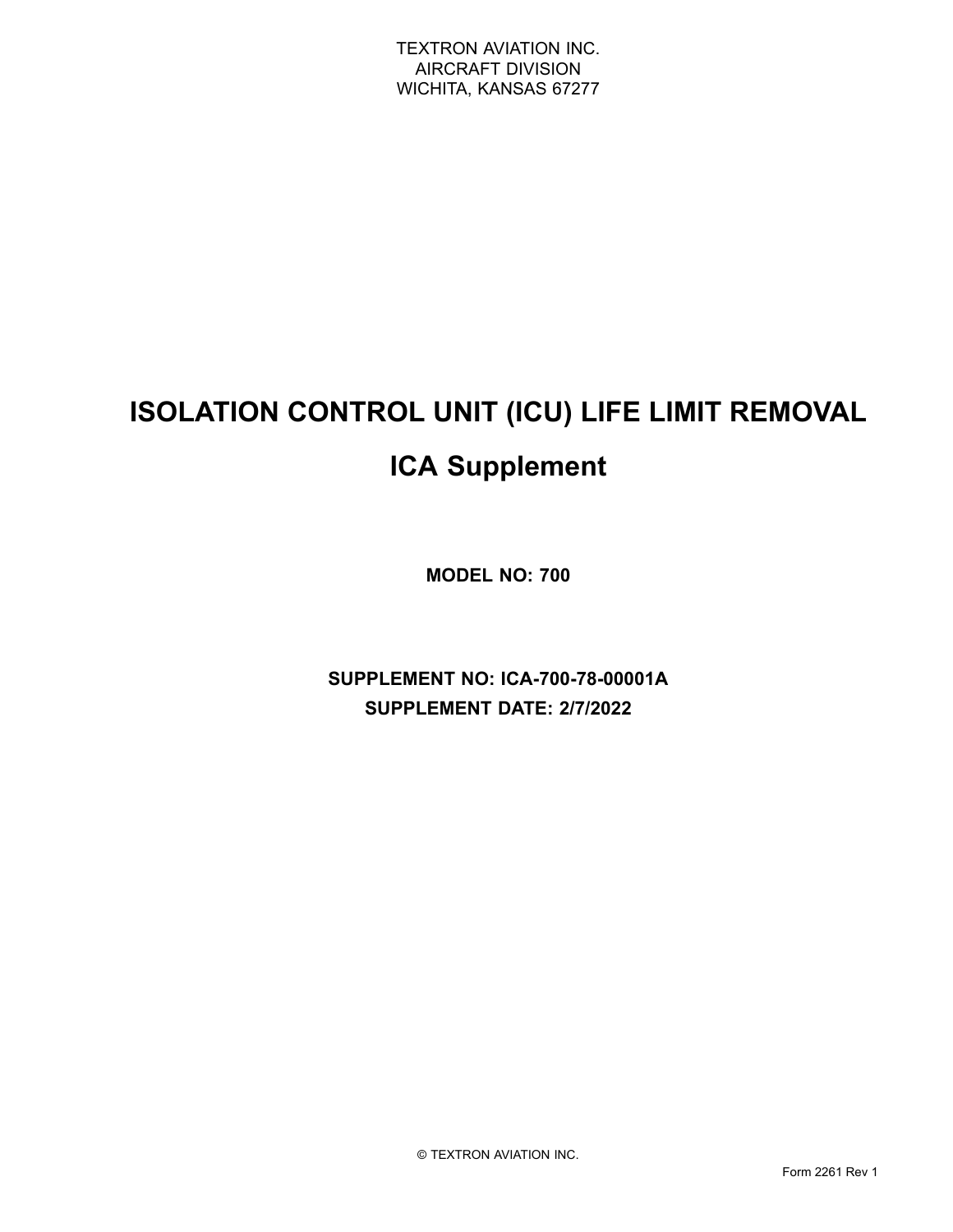### TEXTRON AVIATION INC. AIRCRAFT DIVISION WICHITA, KANSAS 67277

#### **REVISIONS**

| ICA-700-78-00001                                                                                                                                     | Rev: A             | Date: Feb 7/2022 |  |
|------------------------------------------------------------------------------------------------------------------------------------------------------|--------------------|------------------|--|
| <b>ICA Summary</b>                                                                                                                                   | Page 1             |                  |  |
| <b>Manuals Affected</b>                                                                                                                              | <b>Description</b> | <b>Title</b>     |  |
| Model 700 Airworthiness Limitations (ALM) Manual                                                                                                     |                    |                  |  |
| This ICA supplement was incorporated in Revision 5 of the Model 700 Airworthiness Limitations Manual<br>٠<br>rendering this ICA Supplement Obsolete. |                    |                  |  |
| Model 700 Maintenance Manual                                                                                                                         |                    |                  |  |
| This ICA supplement was incorporated in Revision 4 of the Model 700 Maintenance Manual rendering<br>٠<br>this ICA Supplement Obsolete.               |                    |                  |  |
| Appendix A: Illustrated Parts<br>Catalog                                                                                                             | <b>NOT USED</b>    |                  |  |
| Appendix B: Wiring Diagram<br>Manual                                                                                                                 | <b>NOT USED</b>    |                  |  |

| ICA-700-78-00001                                                                                                           | $Rev: -$                  | Date: Apr 14/2021                                |  |
|----------------------------------------------------------------------------------------------------------------------------|---------------------------|--------------------------------------------------|--|
| <b>ICA Summary</b>                                                                                                         | Pages 1-6                 |                                                  |  |
| <b>Manuals Affected</b>                                                                                                    | <b>Description</b>        | <b>Title</b>                                     |  |
| Model 700 Airworthiness<br>Limitations (ALM) Manual                                                                        | 4-10-01 pages<br>$1 - 31$ | Airworthiness Limitations Inspection Time Limits |  |
| Revision 5<br><b>NOTE:</b><br>Refer to the Model 700<br>Airworthiness Limitations<br>(ALM) Manual Revision 5 and<br>above. | 4-12-md pages<br>$1 - 9$  | Airworthiness Limitations Inspection Document MD |  |
| Deleted Task 78-30-00-960, 2U2452 Isolation Control Valve Discard.<br>٠                                                    |                           |                                                  |  |
| Model 700 Maintenance<br>Manual                                                                                            | 78-30-00 pages<br>601-608 | Thrust Reverser - Inspection/Check               |  |
| Deleted Task 78-30-00-960, 2U2452 Isolation Control Valve Discard.<br>$\bullet$                                            |                           |                                                  |  |
| Appendix A: Illustrated Parts<br>Catalog                                                                                   | <b>NOT USED</b>           |                                                  |  |
| Appendix B: Wiring Diagram<br>Manual                                                                                       | <b>NOT USED</b>           |                                                  |  |

#### **1. ICA Obsolescence**

A. This publication and its contents have been incorporated into the applicable manuals in the revisions noted above. Refer to the most current revision of the manuals listed above for the most up to date Instructions for Continued Airworthiness.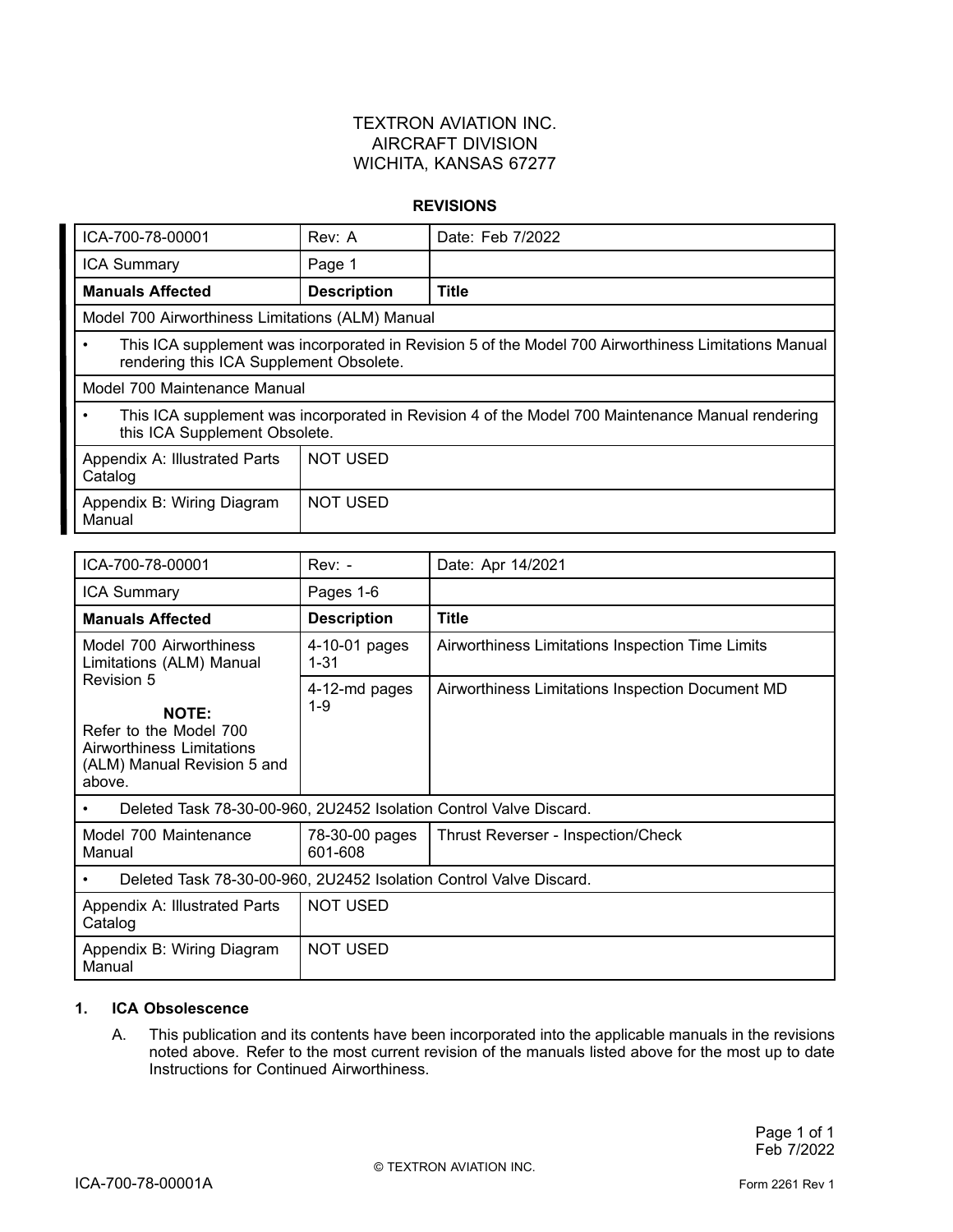TEXTRON AVIATION INC. AIRCRAFT DIVISION WICHITA, KANSAS 67277

### **SUPPLEMENT NO: ICA-700-78-00001A APPENDIX A: ILLUSTRATED PARTS CATALOG**

# **NOT APPLICABLE**